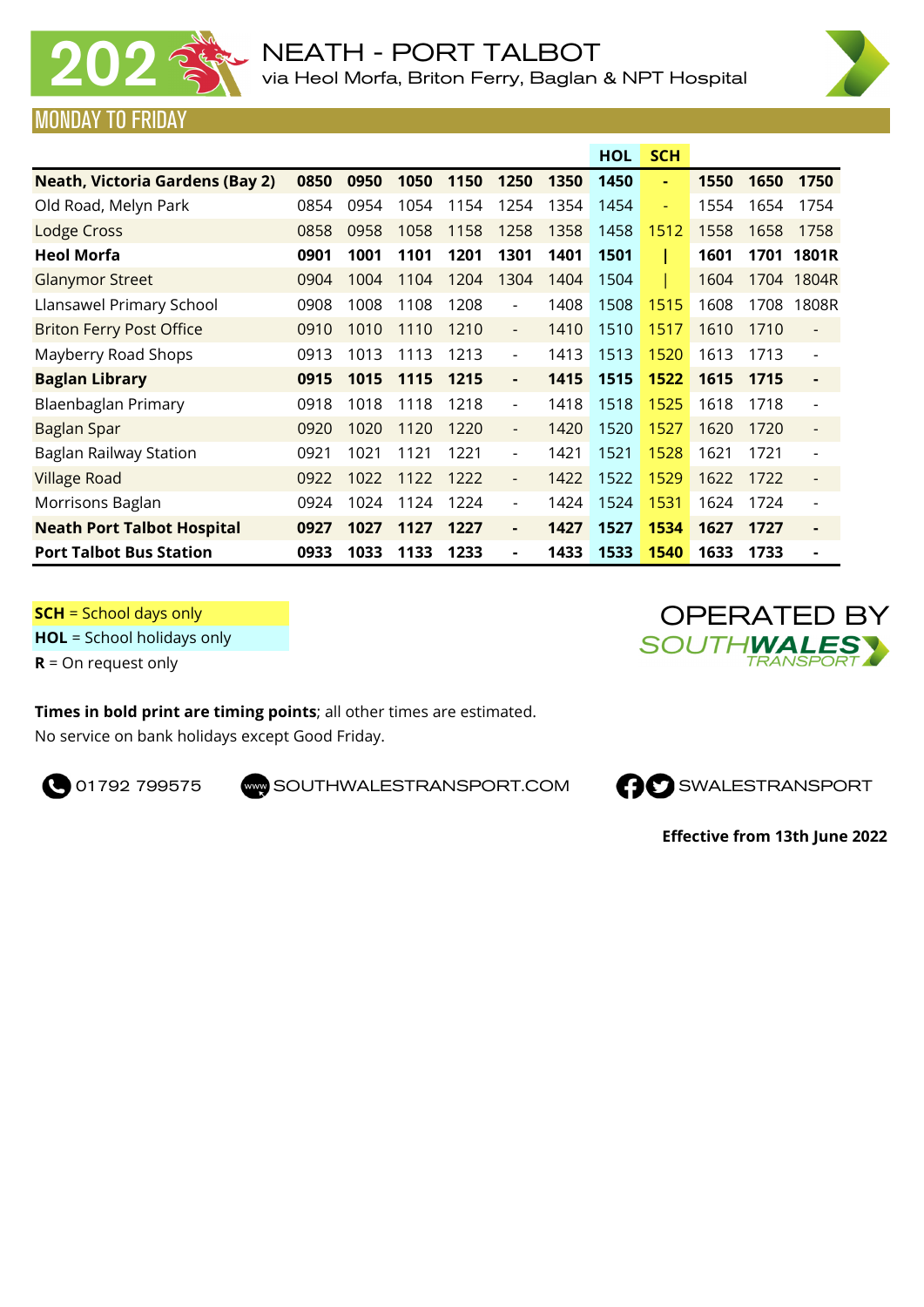



## MONDAY TO FRIDAY

| <b>Port Talbot Bus Station (Bay 2)</b> |      | $\blacksquare$           | 0945 | 1045 | 1145 |                              | 1345 | 1445 | 1545 | 1645 | 1745                     |
|----------------------------------------|------|--------------------------|------|------|------|------------------------------|------|------|------|------|--------------------------|
| <b>Burgess Green</b>                   |      | $\overline{\phantom{a}}$ | 0947 | 1047 | 1147 |                              | 1347 | 1447 | 1547 | 1647 | 1747                     |
| <b>Neath Port Talbot Hospital</b>      | ٠    | $\blacksquare$           | 0952 | 1052 | 1152 | ٠                            | 1352 | 1452 | 1552 | 1652 | 1752                     |
| Morrisons Baglan                       |      | $\overline{\phantom{a}}$ | 0955 | 1055 | 1155 | $\overline{\phantom{a}}$     | 1355 | 1455 | 1555 | 1655 | 1755                     |
| <b>Village Road</b>                    |      | $\overline{\phantom{a}}$ | 0956 | 1056 | 1156 | $\overline{\phantom{a}}$     | 1356 | 1456 | 1556 | 1656 | 1756                     |
| Baglan Railway Station                 |      | $\overline{\phantom{a}}$ | 1000 | 1100 | 1200 | $\overline{\phantom{a}}$     | 1400 | 1500 | 1600 | 1700 | 1800                     |
| <b>St Catherine's Church</b>           | 0802 | 0905                     | 1002 | 1102 | 1202 | $\qquad \qquad \blacksquare$ | 1402 | 1502 | 1602 | 1702 | 1802R                    |
| Blaenbaglan Primary                    | 0804 | 0907                     | 1004 | 1104 | 1204 | $\overline{\phantom{a}}$     | 1404 | 1504 | 1604 | 1704 | 1804R                    |
| <b>Baglan Library</b>                  | 0807 | 0910                     | 1007 | 1107 | 1207 | ٠                            | 1407 | 1507 | 1607 | 1707 | <b>1807R</b>             |
| Mayberry Road Shops                    | 0809 | 0912                     | 1009 | 1109 | 1209 | $\overline{\phantom{a}}$     | 1409 | 1509 | 1609 | 1709 | 1809R                    |
| <b>Briton Ferry Post Office</b>        | 0814 | 0916                     | 1013 | 1113 | 1213 | $\overline{\phantom{a}}$     | 1413 | 1513 | 1613 | 1713 | $\overline{\phantom{a}}$ |
| Llansawel Primary School               | 0817 | 0918                     | 1015 | 1115 | 1215 | $\overline{\phantom{0}}$     | 1415 | 1515 | 1615 | 1715 | $\overline{\phantom{a}}$ |
| <b>Heol Morfa</b>                      | 0823 | 0924                     | 1020 | 1120 | 1220 | 1301                         | 1420 | 1520 | 1620 | 1720 | $\blacksquare$           |
| Glanymor Street                        | 0826 | 0927                     | 1023 | 1123 | 1223 | 1304                         | 1423 | 1523 | 1623 | 1723 |                          |
| <b>Lodge Cross</b>                     | 0829 | 0929                     | 1025 | 1125 | 1225 | 1306                         | 1425 | 1525 | 1625 | 1725 | $\overline{\phantom{a}}$ |
| Old Road, Melyn Park                   | 0833 | 0933                     | 1028 | 1128 | 1228 | 1309                         | 1428 | 1528 | 1628 | 1728 | $\overline{\phantom{a}}$ |
| <b>Castle Bingo</b>                    | 0835 | 0935                     | 1030 | 1130 | 1230 | 1311                         | 1430 | 1530 | 1630 | 1730 | $\blacksquare$           |
| <b>Neath, Victoria Gardens</b>         | 0842 | 0942                     | 1037 | 1137 | 1237 | 1318                         | 1437 | 1537 | 1637 | 1737 |                          |

**R** = On request only

**Times in bold print are timing points**; all other times are estimated. No service on bank holidays except Good Friday.

OPERATED BY<br>OUTH**WALES** 



**Effective from 13th June 2022**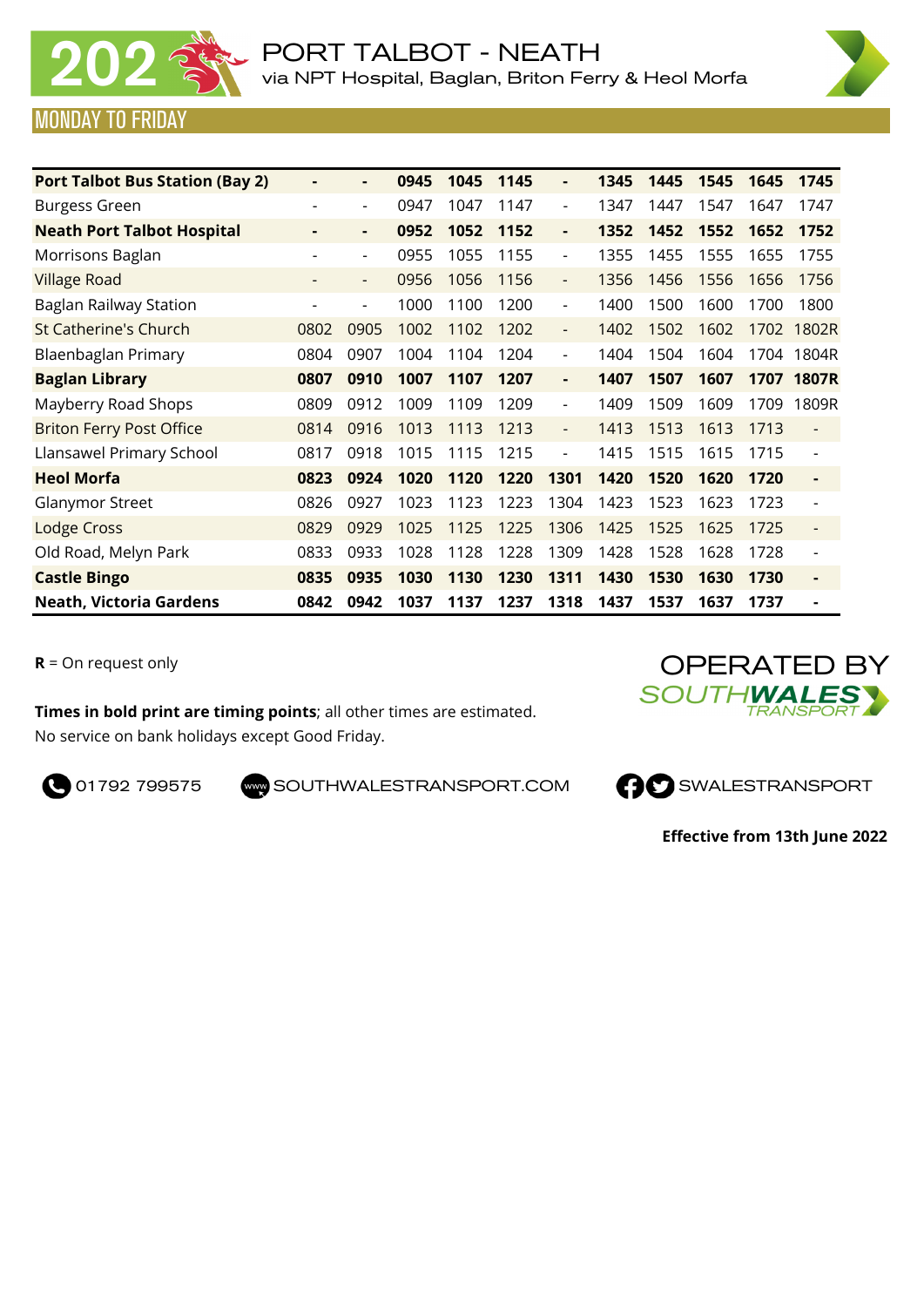

URDAY



| <b>Neath, Victoria Gardens (Bay 2)</b> | 0850 | 0950 | 1050 | 1150 | ۰                        | 1350 | 1450 | 1550 | 1650 | 1750                     |
|----------------------------------------|------|------|------|------|--------------------------|------|------|------|------|--------------------------|
| Old Road, Melyn Park                   | 0854 | 0954 | 1054 | 1154 | $\overline{\phantom{a}}$ | 1354 | 1454 | 1554 | 1654 | 1754                     |
| Lodge Cross                            | 0858 | 0958 | 1058 | 1158 | $\overline{\phantom{a}}$ | 1358 | 1458 | 1558 | 1658 | 1758                     |
| <b>Heol Morfa</b>                      | 0901 | 1001 | 1101 | 1201 | ٠                        | 1401 | 1501 | 1601 | 1701 | 1801R                    |
| <b>Glanymor Street</b>                 | 0904 | 1004 | 1104 | 1204 | $\overline{\phantom{a}}$ | 1404 | 1504 | 1604 | 1704 | 1804R                    |
| Llansawel Primary School               | 0908 | 1008 | 1108 | 1208 | $\overline{\phantom{a}}$ | 1408 | 1508 | 1608 | 1708 | 1808R                    |
| <b>Briton Ferry Post Office</b>        | 0910 | 1010 | 1110 | 1210 | $\overline{\phantom{a}}$ | 1410 | 1510 | 1610 | 1710 | $\overline{\phantom{a}}$ |
| Mayberry Road Shops                    | 0913 | 1013 | 1113 | 1213 | $\overline{\phantom{a}}$ | 1413 | 1513 | 1613 | 1713 |                          |
| <b>Baglan Library</b>                  | 0915 | 1015 | 1115 | 1215 | ٠                        | 1415 | 1515 | 1615 | 1715 | ٠                        |
| Blaenbaglan Primary                    | 0918 | 1018 | 1118 | 1218 | $\overline{\phantom{a}}$ | 1418 | 1518 | 1618 | 1718 |                          |
| Baglan Spar                            | 0920 | 1020 | 1120 | 1220 | $\overline{\phantom{a}}$ | 1420 | 1520 | 1620 | 1720 | $\overline{\phantom{a}}$ |
| Baglan Railway Station                 | 0921 | 1021 | 1121 | 1221 | $\overline{\phantom{a}}$ | 1421 | 1521 | 1621 | 1721 |                          |
| <b>Village Road</b>                    | 0922 | 1022 | 1122 | 1222 | $\overline{\phantom{a}}$ | 1422 | 1522 | 1622 | 1722 | $\overline{\phantom{a}}$ |
| Morrisons Baglan                       | 0924 | 1024 | 1124 | 1224 | $\overline{\phantom{a}}$ | 1424 | 1524 | 1624 | 1724 |                          |
| <b>Neath Port Talbot Hospital</b>      | 0927 | 1027 | 1127 | 1227 | ٠                        | 1427 | 1527 | 1627 | 1727 | $\blacksquare$           |
| <b>Port Talbot Bus Station</b>         | 0933 | 1033 | 1133 | 1233 |                          | 1433 | 1533 | 1633 | 1733 |                          |

**R** = On request only

**Times in bold print are timing points**; all other times are estimated. No service on bank holidays except Good Friday.





**Effective from 13th June 2022**